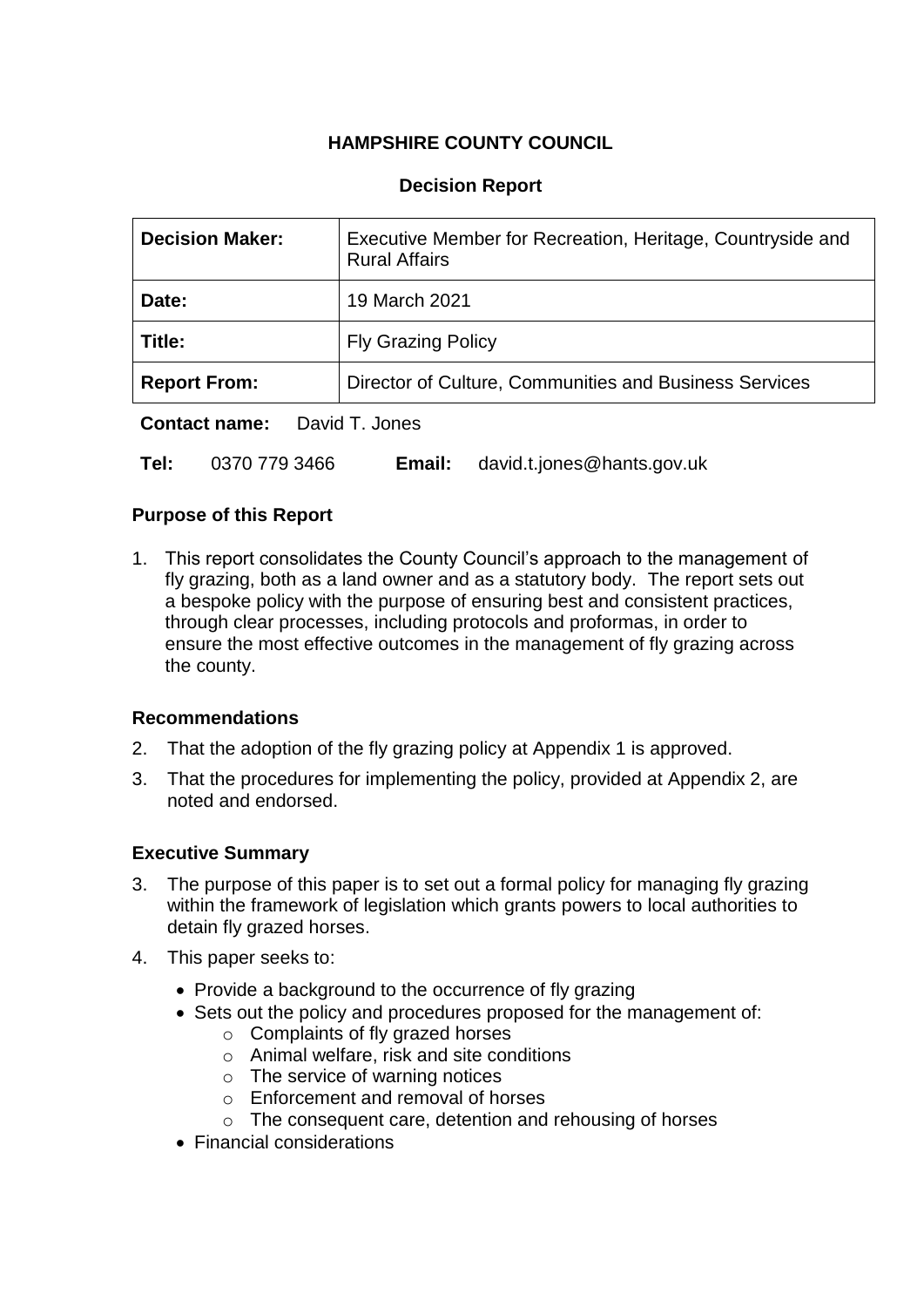Recommends that the policy be adopted cross all County Council departments that manage fly grazing.

### **Fly Grazing**

- 5. Fly grazing is the term applied to horses that are placed on land without permission of the landowner.
- 6. Fly grazing on land can give rise to issues of public safety, nuisance within the communities affected and impacts on agricultural and environmental land uses, as well as potential animal welfare questions to be addressed.
- 7. The County Council, as a local authority, has powers under the Animals Act 1971 as amended by the Control of Horses Act 2015. Subject to specific criteria, these powers allow fly grazed horses to be taken into detention, sold, re-homed, or otherwise disposed of, unless a lawful claim is made by their owner within 96 hours of detention.
- 8. In most circumstances owners recover fly grazed horses from land once a warning notice has been posted and prior to any action to detain has been initiated. However, the purpose of this report is to establish a clear policy and associated procedures for managing the entirety of the process and use of all powers, including detention and disposal of animals.

### **Responsibilities**

- 9. The landowner has responsibility and the discretion to choose how to manage fly grazing on their land, which may include toleration, but powers to detain fly grazed horses rests with local authorities as defined in legislation.
- 10. The legislation provides statutory powers for local authorities to remove fly grazed horses, however this is not a statutory duty and as such removal should be implemented when deemed appropriate and taking account of all prevailing circumstances.
- 11. The use of statutory powers of detention immediately transfers all responsibility for the welfare of the horse to the County Council, together with all associated costs.
- 12. Within 96 hours of detention the owner may reclaim the horse and the County Council has a duty of care to the owner who may claim damages for any loss or injury during the period of detention.
- 13. Animal welfare is a critical consideration at every stage and the policy makes explicit reference to ensuring suitable welfare assessments throughout the process and appropriate oversight from specialists, including removal and livery arrangements.
- 14. If no valid claim to the horse has been made then the ownership of the horse will transfer to the County Council.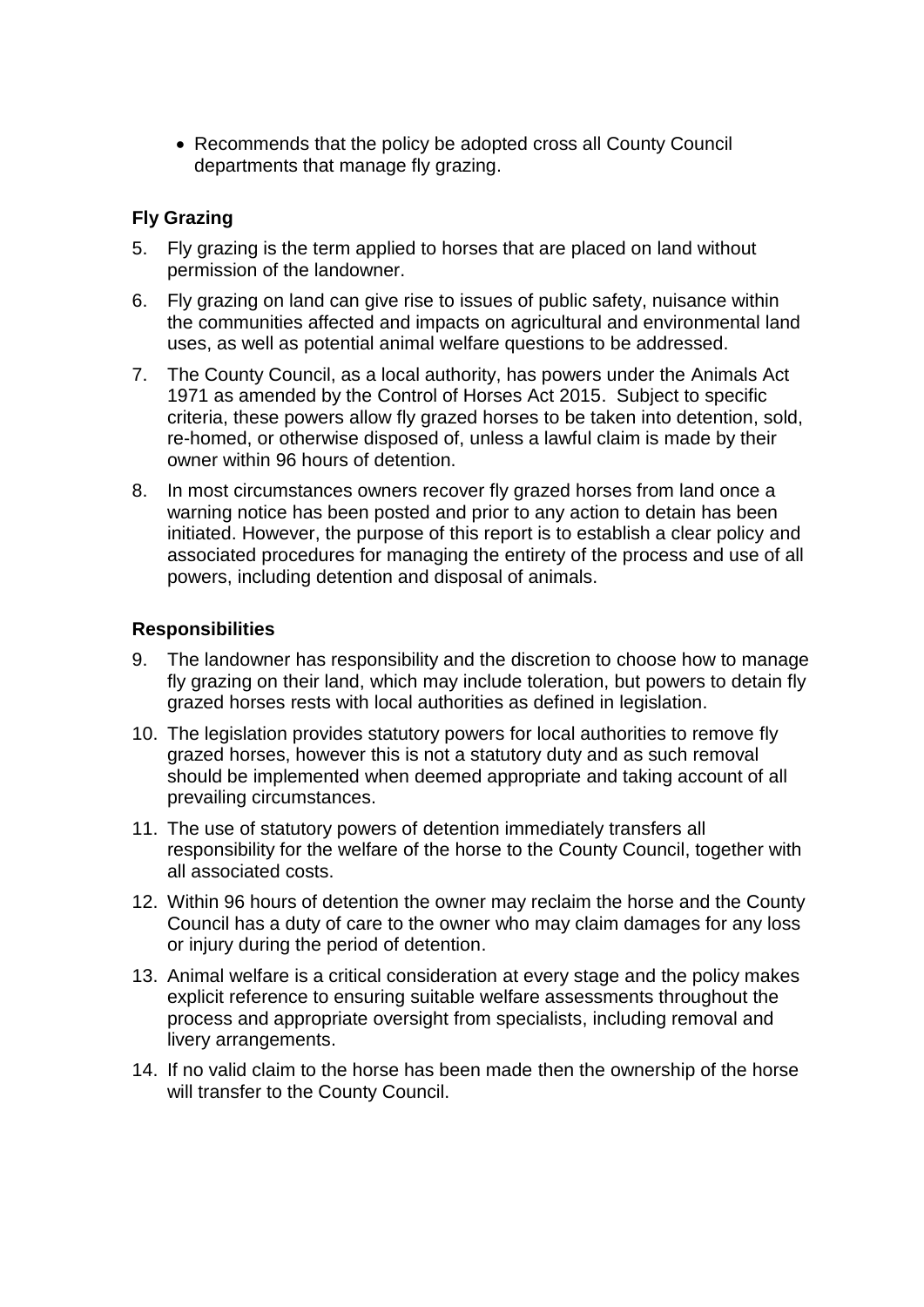### **Policy and Procedures**

- 15. The policy defines the principles to be adopted when managing fly grazing cases, from initial notification through detention and sale or disposal of a detained horse. The policy is supported by a procedure that sets out the detailed processes to be followed when applying the policy to ensure a consistent and structured approach that is in compliance with the legislation.
- 16. Following receipt of an initial complaint the policy sets out the requirement for a site visit to assess circumstances, including risk, welfare and hazards, and to record evidence and actions, including photographic records.
- 17. The procedure includes proforma to prompt the recording of actions and management of health and safety, welfare, hazards and the recording of site specific conditions. Escalation of any issues is provided for within the County Council and to partner organisations and external specialists.
- 18. The policy outlines the steps to be implemented to initiate removal or detention of fly grazed animals. Initially through the posting of a warning notice on site. Then, if the horse has not been removed from the land, through the formal appointment of specialist horse bailiffs who have the experience and expertise to manage animal removal, carry relevant certification and insurance and have access to appropriate green livery to ensure suitable care of detained animals.
- 19. A process for appointment is set out in the supporting procedure including the principal considerations in appointing bailiffs and the range of cost elements likely to arise and to be confirmed on appointment.
- 20. The policy identifies that Formal Notice of Detention must be served and the police notified and clear records of all actions maintained. Standard forms are provided in the procedure and implementation of these formalities is to be strictly agreed with any bailiff company instructed.
- 21. The policy sets out that the owner may claim the horse within 96 hours of detention, subject to proof of ownership and payment of costs, but if no claim is made ownership of the horse will pass to the County Council, who may thereafter dispose of the horse as deemed appropriate.

### **Financial Considerations**

- 22. The policy sets out the responsibilities for and approach to costs associated with the management of fly grazed horses.
- 23. Costs associated with the incursion onto land and any associated or consequent damage, is a matter for the landowner and impacts the County Council only in its role as landowner.
- 24. Costs associated with the detention and subsequent care of animals will fall to the County Council.
- 25. Recovery of costs is possible in two ways.
	- First, in the event that an owner claims a horse within 96 hours of detention, one of the conditions of a valid claim is payment for any costs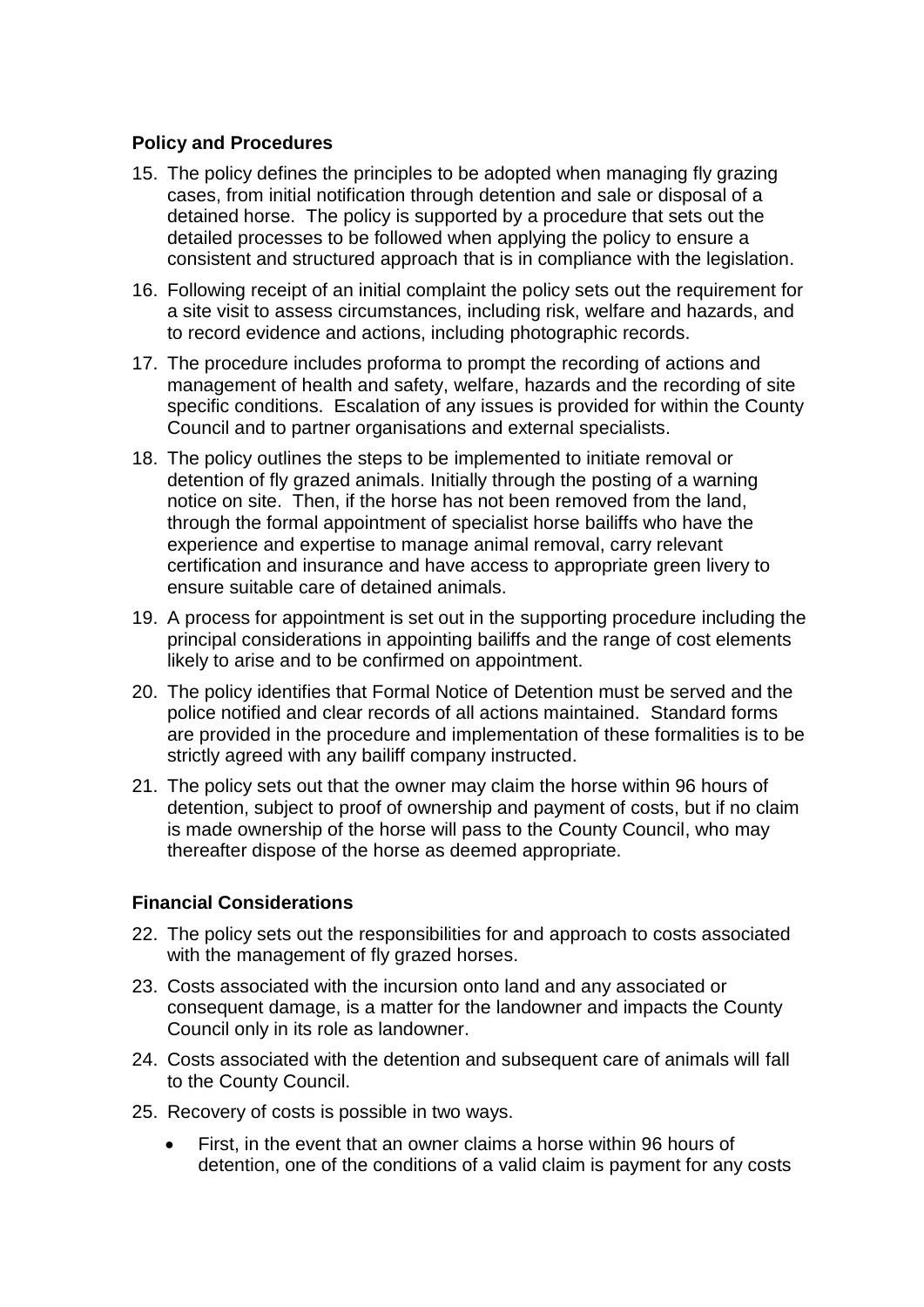for damage to the land and property on which the horse was fly grazed, together with all costs associated with the lawful detention of the horse.

- Second, in the event that the horse is not claimed then the ownership transfers to the County Council and any consequent receipt from the sale of the horse will serve to defray costs incurred in the detention of the animal.
- 26. Maintaining a clear and accurate record of costs is essential to support any claim for costs incurred.

#### **Consultation and Equalities**

- 27. The impact on all communities has been considered in the development of the Policy. The number of fly grazing incidents responded to by the County Council is low, but it is recognised that the Policy may impact on communities that have protected characteristics of race or ethnicity under the Equalities Act, which may include those in the gypsy and traveller community.
- 28. Any potential disproportionate impact will be mitigated by clear communication of the Policy through relevant channels and the posting of a warning notice prior to detaining a horse to allow the owner to remove the horse and avoid becoming liable for costs incurred where the County Council takes possession of the horse.

#### **Conclusions**

- 29. Fly grazing is a recurrent problem across Hampshire. Whilst the landowner retains responsibility for the land and is the responsible person whilst horses are grazed on their land, the County Council holds the statutory powers to remove fly grazed horses when appropriate.
- 30. Occurrences of fly grazing give rise to issues of public safety, animal welfare, land management and nuisance.
- 31. Intervention requires a consistent and structured approach to ensure outcomes that reflect best practice, are practical, sufficiently adaptive, protect the animal's welfare and are in compliance with legislation.
- 32. The policy presented for approval establishes the principles to be followed to streamline the management of cases from initial notification through to final disposal of detained horses. This is supported by detailed procedures to ensure a structured and consistent approach that is compliant with legislation.
- 33. The policy enables a pragmatic evidence based approach to managing health and safety, animal welfare, site considerations, legal process and bailiff appointment in order to end the unlawful fly grazing and ensure the best outcome for detained horses.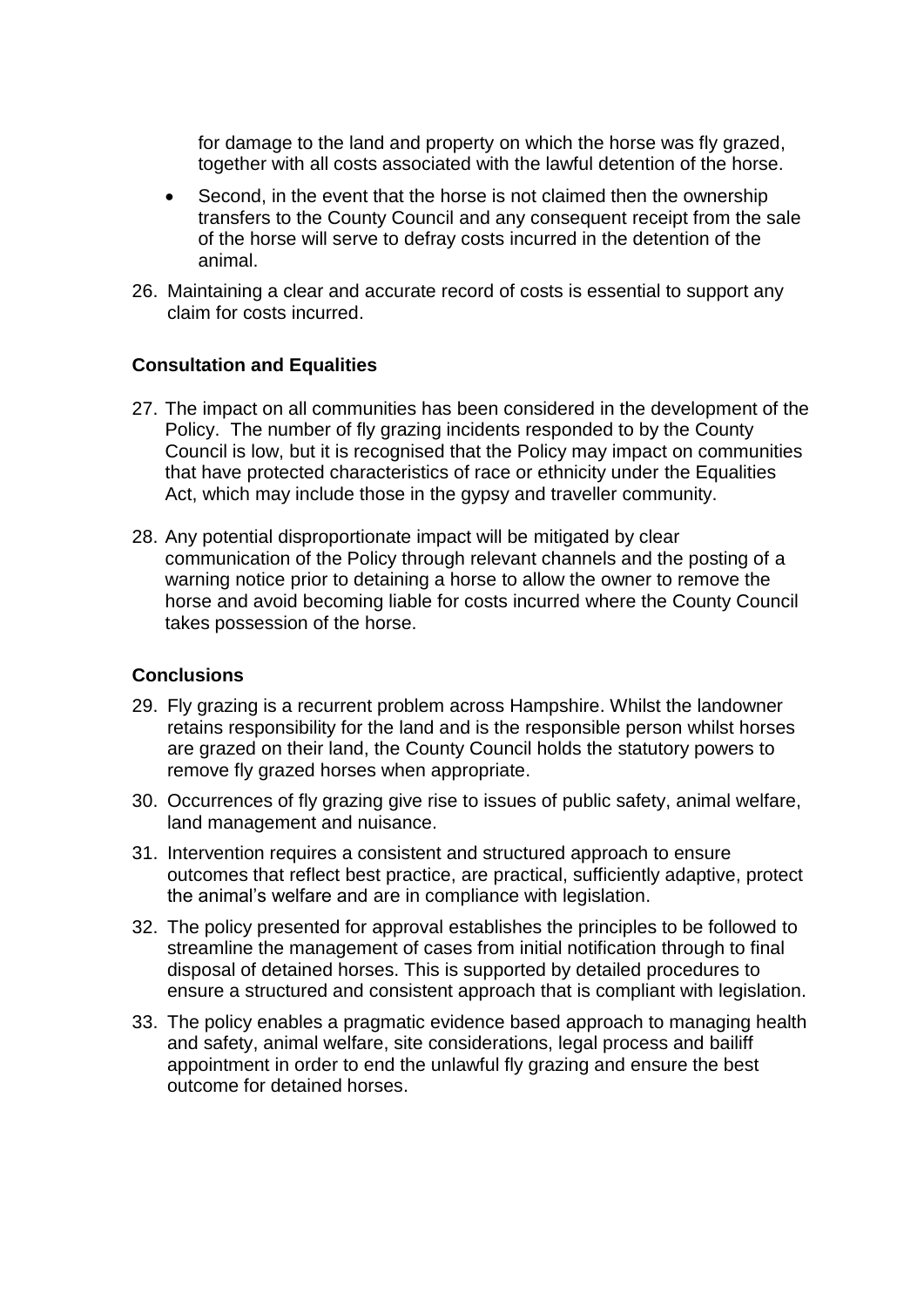#### **CORPORATE OR LEGAL INFORMATION:**

# **Links to the Strategic Plan**

| Hampshire maintains strong and sustainable economic<br>growth and prosperity: | yes |
|-------------------------------------------------------------------------------|-----|
| People in Hampshire live safe, healthy and independent<br>lives:              | yes |
| People in Hampshire enjoy a rich and diverse<br>environment:                  | no  |
| People in Hampshire enjoy being part of strong,<br>inclusive communities:     | no  |

**Section 100 D - Local Government Act 1972 - background documents**

**The following documents discuss facts or matters on which this report, or an important part of it, is based and have been relied upon to a material extent in the preparation of this report. (NB: the list excludes published works and any documents which disclose exempt or confidential information as defined in the Act.)**

Document Location

None